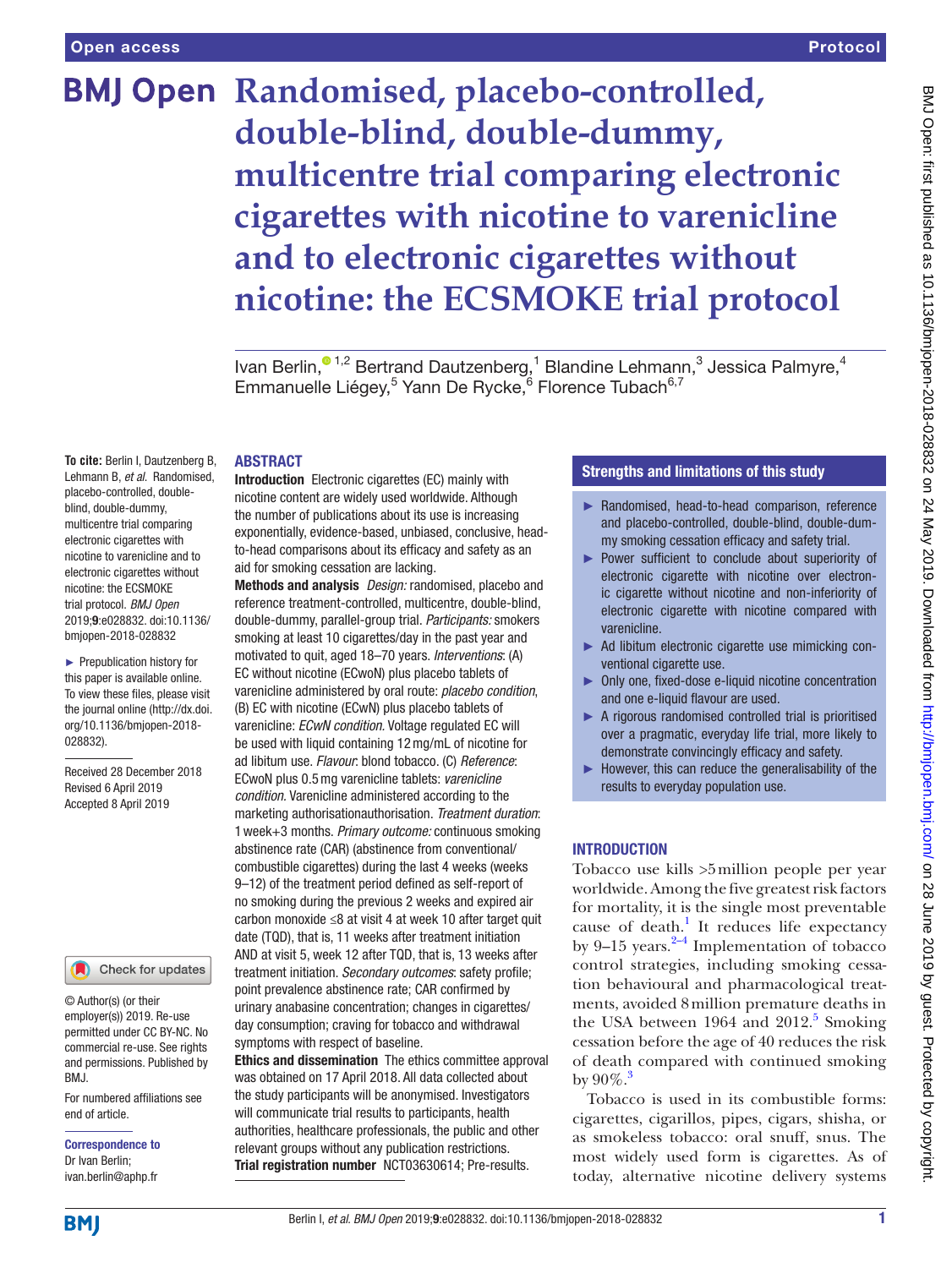(ANDS) such as electronic cigarettes (EC), Juul and heatnot-burn/heated tobacco systems containing tobacco. These ANDS are used either for recreational purposes or with the intent to quit smoking.

Among ANDS, the most studied are EC. However as of today, their benefit/risk ratio as an aid for smoking cessation is not established with confidence.

EC are diverse battery-powered devices to produce an aerosol. The battery heats a resistance that allows aerosolisation of the liquid called 'e-liquid' which contains humectants (propylene glycol and/or glycerin) along with flavourings and may or may not contain nicotine. The European Union (EU) Tobacco Product Directive limits the nicotine content to 20mg/mL; requires products to be child and tamper proof; requires health warnings, instructions for use, information on addictiveness and toxicity to appear on the packaging; bans promotional elements on packaging; requires all substances contained in the product and information on the product's nicotine content to be listed. $6$ 

The EU Directive has been transposed in France on 19 May 2016.

As of today, ECs are consumer products and sold outside the healthcare system. In France, pharmacies are prohibited to sell them.

Exposure to tobacco-related carcinogens and toxins are substantially lower among long-term EC users than among cigarette smokers or dual (EC+cigarettes) users and similar to that found among long-term nicotine replacement therapy (NRT) users.<sup>8</sup> Substantial evidence shows that during EC use exposure to potentially toxic substances is lower compared with combustible/conventional cigarette smoking.<sup>9</sup>

Last-generation EC deliver more nicotine than first-generation and second-generation EC. Venous plasma nicotine concentrations after 65min use are up to 48.1ng/mL in experienced and 31.4ng/mL in naïve users and the mean venous plasma nicotine concentrations are close to those observed with conventional cigarettes. $9-12$ 

To the best of our knowledge, there is no published report on arterial plasma nicotine concentration with EC or nicotinic acetyl choline receptor occupancy in the brain while using EC with nicotine.

EC reduce desire/craving to smoke and withdrawal symptoms, $13-16$  main predictors of successful quit.

### EC as an aid to quit smoking conventional cigarettes

Observational cohorts provided conflicting results as an aid to quit smoking<sup>17–19</sup> and will not be mentioned further. Observational studies provide lower level of evidence (for various reasons) than randomised, controlled, doubleblind trials, therefore results are difficult to compare adequately.

Two randomised trials assessing the EC for smoking cessation<sup>[20 21](#page-11-4)</sup> and two meta-analyses of these two trials<sup>[22 23](#page-11-5)</sup> have been published. Caponnetto *et al*<sup>[21](#page-11-6)</sup> (Effi-Ciency and Safety of an eLectronic cigAreTte [ECLAT] trial) randomised 300 smokers, not intended to quit

into 3 groups: EC disposable cartridge containing 7.2mg  $(n=100)$ , 5.4mg  $(n=100)$  and no nicotine  $(n=100)$  were used. Intent-to-treat (ITT) analysis of the main outcome did not show significant differences between groups. Bullen *et al*<sup>20</sup> (A Study of Cessation using Electronic Nicotine Devices [ASCEND] trial) randomised smokers wanting to quit: 289 to receive nicotine containing EC, 295 to receive 21mg/24hours nicotine patches and 73 to receive EC without nicotine. Cartridges of nicotine EC contained 10–16mg nicotine/mL. The treatment duration was 12 weeks and the main outcome measure was continuous abstinence at 6 months after quit date defined as 'self-reported abstinence over the whole follow-up period, allowing ≤5 cigarettes in total' and verified at 6 months by a measure of expired air carbon monoxide (CO) (<10ppm). All participants were referred to a quit line for support. The main outcome measure did not show statistically significant difference: 7.3%, 5.8%, 4.1% in the nicotine EC, nicotine patch and placebo EC groups, respectively (ITT analysis). Serious adverse event (SAE) was observed in 19.7% of the participants in the nicotine EC, 11.3% in the nicotine patch and 13.9% in the placebo EC group.

A Cochrane review of EC for smoking cessation and reduction has been published in  $2014^{22}$  and updated in  $2016^{23}$  The quality of evidence (Grading of Recommendations Assessment, Development and Evaluation [GRADE] system) rated the evidence as low or very low because of the low (n=2) number of trials. Pooling data of these two trials, the authors report a relative risk (RR) of 2.29, 95%CI 1.05 to 4.96 for abstinence rate at 6 months. Analysis of the same two trials<sup>20 21</sup> did not confirm these results.<sup>17</sup>

A major randomised pragmatic but open trial has recently been published  $(30 \text{ January } 2019)$ .<sup>24</sup> Smokers attending UK National Service stop-smoking services (n=886) were randomised to receive NRT for 3months or a 1month EC pack with liquid containing 18mg/mL of nicotine. Both treatments could be used further at the discretion of the participants. The primary outcome measure of sustained abstinence at 1year showed 18% in the EC and 9.9% abstinence in the NRT group (RR: 1.82, 95% CI: 1.30 to 2.58). More respiratory SAEs were observed in the EC than in the NRT group (5 vs 1). Incidence of cough and phlegm were lower in the EC than in the NRT group. However, no SAEs occurred in either arm that were considered to be related to study treatment.

There is a general consensus that high-quality, largescale randomised studies are needed. $925$  The current trial is intended to fulfil this requirement.

### **OBJECTIVES** Primary objective

To assess the therapeutic efficacy and safety of EC with nicotine for smoking cessation. EC containing nicotine to EC not containing nicotine (placebo) and to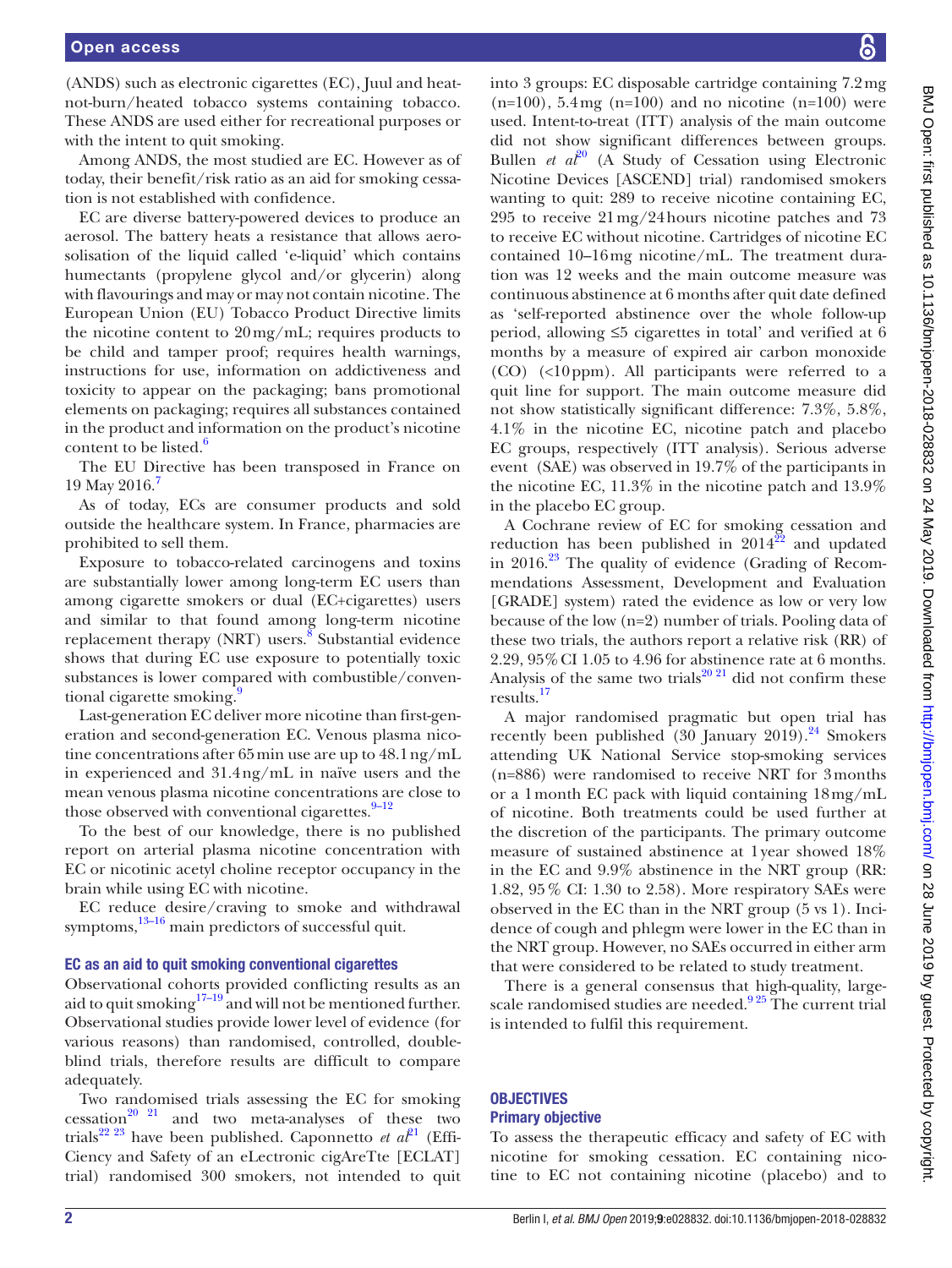varenicline, as a reference drug for smoking cessation, will be compared.

### Trial design

This will be a randomised, placebo-controlled, multicentre, double-blind, double-dummy, parallel groups, phase III type trial.

Included participants will be randomly assigned to one of the three groups:

- A. Control group: EC without nicotine (ECwoN) plus placebo tablets of varenicline: *placebo condition.*
- B. Experimental group: EC with nicotine (ECwN) plus placebo tablets of varenicline: *ECwN condition.*
- C. Reference group: ECwoN plus varenicline tablets: *varenicline condition* with a randomisation ratio of A:B:C=1:3:3.

Each participant will use an EC and takes two tablets twice per day.

### **Setting**

This national trial will involve smoking cessation clinics of both academic and community hospitals. Twelve study sites and 16 co-investigators agreed to participate and committed to recruit and follow-up smokers for the trial. Individuals are eligible to be a co-investigator if they are medical doctors, having obtained a postgraduate diploma in addictive and/or tobacco-related disorders. The list of study sites can be obtained from the principal investigator.

## **PARTICIPANTS**

## Eligibility criteria

Inclusion criteria

- 1. Smokers smoking at least 10 cigarettes/day (factory made or roll-your-own) in the past year.
- 2. Aged 18–70 years.
- 3. Motivated to quit, defined as a score >5 on a visual rating scale ranging from 0 (not motivated at all) to 10 (extremely motivated).
- 4. Signed written informed consent.
- 5. Understanding and speaking French.
- 6. Women of childbearing age can be included if they use an effective contraceptive method: either hormonal contraception or an intrauterine device started at least 1month before the first research visit.
- 7. Individual affiliated to a health insurance system.
- 8. Previous failure of NRT for smoking cessation.

### Exclusion criteria

1. Any *unstable disease condition* within the last 3 months defined by the investigator as major change in symptoms or treatments such as recent myocardial infarction, unstable or worsening angina, severe cardiac arrhythmia, unstable or uncontrolled arterial hypertension, recent stroke, cerebrovascular disease, obliterative peripheral arterial disease, cardiac insufficiency, diabetes, hyperthyroidism, pheochromocytoma, severe hepatic insufficiency, history of seizures,

severe depression, chronic obstructive pulmonary disease (COPD).

- 2. Any life-threatening condition with life expectancy of <3 months.
- 3. Alcohol use disorder defined as a score ≥10 on the Alcohol Use Disorders Identification Test (AUDIT)-C questionnaire (see below).
- 4. Abuse of or dependence on illegal drugs in the last 6 months revealed by medical history.
- 5. Regular use of tobacco products other than cigarettes.
- 6. Current or previous (last 6 months) use of EC.
- 7. Pregnant women.
- 8. Breastfeeding women.
- 9. Protected adults.
- 10. Current or past 3 months participation in another interventional research.
- 11. Current or past 3 months use of smoking cessation medication such as varenicline, bupropion, NRTs.
- 12. Known lactose intolerance (placebo tablets contain lactose).
- 13. Hypersensitivity to the active substance or to any of the excipients.
- 14. Known severe renal failure.

### Patient and public involvement

Patients or public were not involved in the conception and writing of this protocol. Study results will be disseminated individually to all study participants if requested.

### **INTERVENTIONS**

### Investigational product 1: EC with nicotine or EC placebo

EC exists in two forms: liquid containing nicotine or with liquid not containing nicotine.

Nicotine content in EC can vary in the EU between 0 and 19.9mg/mL. Third-generation and fourth-generation EC allow the user to change voltage and airflow leading to individualised nicotine delivery and dose adaptation.

A call for application by EC companies has been launched by the sponsor twice in 2017 and 2018 (no candidate in 2017).

Some major requirements for applications are listed here:

- $\blacktriangleright$  EC liquid containing 0 and  $12 \,\text{mg/mL}$  of nicotine;
- ► Regular and reported control of nicotine's concentration in EC liquid by batches;
- Tobacco flavour;
- Long shelf life;
- ► Detailed information about constituents;
- $\blacktriangleright$  Highly purified nicotine.

*Packaging*: active or placebo bottles of e-liquid will be provided blinded as unidentifiable bottles. Each blinded box package will contain ten 10mL bottles of e-liquids for 1 month.

In the current study, the ECwN group will use EC liquids containing 12mg/mL of nicotine. e-Liquids will be allowed to be used ad libitum and because nicotine delivery can be adjusted according to the user's need,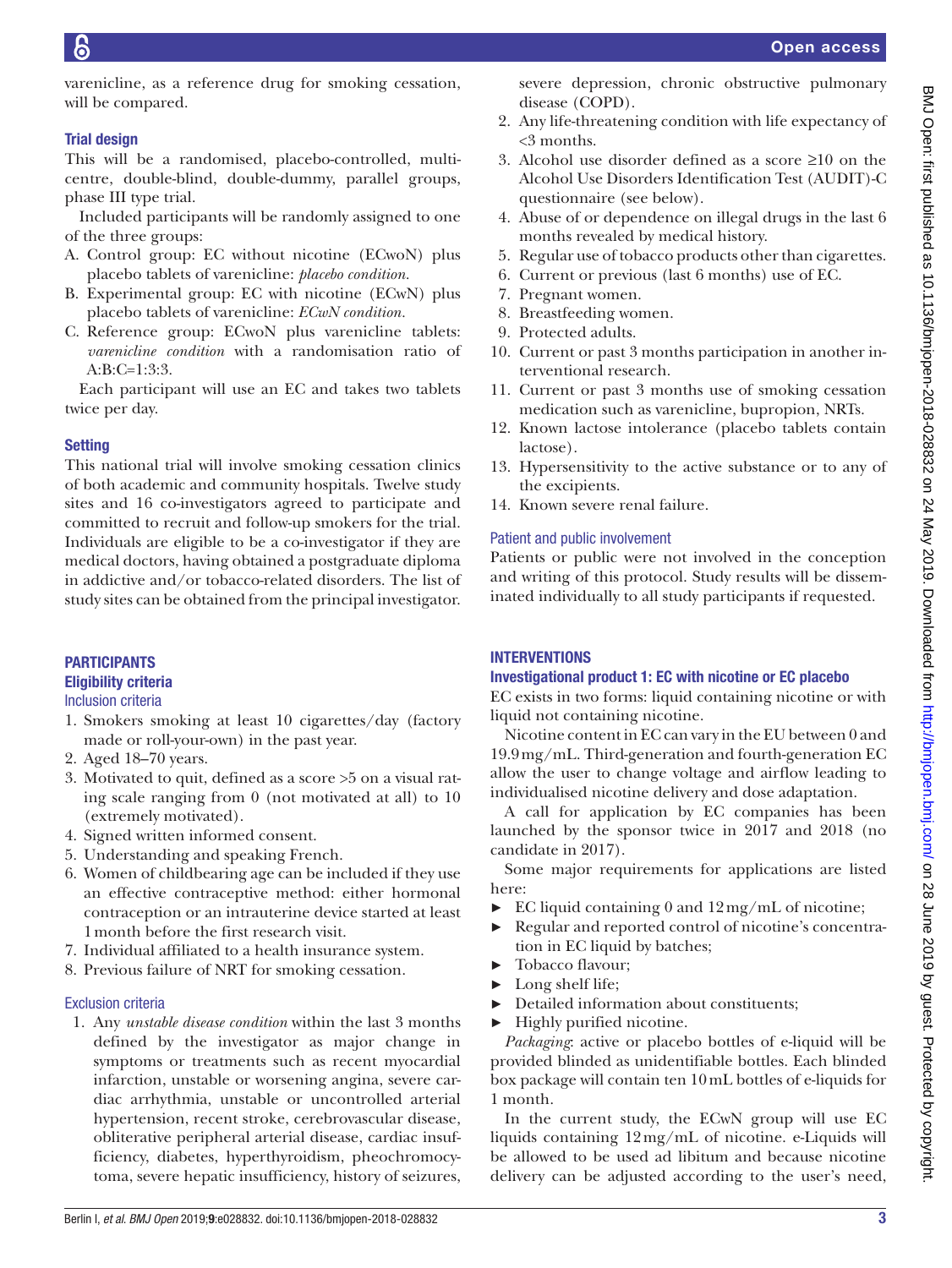all participants would adjust their individual nicotine dose by varying the voltage of their EC, by varying puff frequency, puff volume and depth of inhalation similarly as they are doing (or used to do) with conventional cigarettes. A recent paper by Soar *et*  $a^{26}$  demonstrates that over a 12-month period EC users maintained their nicotine intake, as measured by saliva cotinine concentration, possibly through self-titration.

### Justification of the nicotine concentration

We consider, based on previous studies, that one cigarette contains approximately 1mg of nicotine, thus 10 cigarettes contain approximately  $10 \,\text{mg}$  of nicotine.<sup>[27 28](#page-11-10)</sup> Nicotine's bioavailability when inhaled in cigarette smoke is 90%–95%; it is plausible that the bioavailability of nicotine of the aerosol delivered by an EC is lower. In the current research protocol, the use of e-liquid of 12mg/ mL of nicotine may, thus, correspond approximately to 10 cigarettes. The randomised, placebo-controlled study (nicotine—placebo: double blind) against nicotine patch (open label) used in the nicotine EC arm  $10-16$  mg/mL e-liquid concentration.<sup>[20](#page-11-4)</sup> Abstinence rate was not different between EC with nicotine versus EC with placebo (double-blind comparison) on the main outcome measure. It was raised that this negative result is due to the low bioavailability of nicotine delivered by the EC used dating back to 2012. More recent studies using tank system EC provide plasma nicotine concentrations higher than earlier studies using EC of  $2012-2014$  $2012-2014$  $2012-2014$ .<sup>12</sup>

Dawkins *et al*<sup>29</sup> assessed 6 and  $24 \text{ mg/mL}$  nicotine e-liquid concentrations in a self-titration/self-administration design. Plasma nicotine concentrations were higher with the 24mg/mL nicotine liquid than with the 6mg/mL nicotine liquid. However, reduction in craving for cigarettes and withdrawal symptoms were similar. Compensatory puffing occurred with the 6mg/mL nicotine concentration, puff number, puff duration and liquid consumption were higher with the low than with the high nicotine concentration liquid. There were no statistically significant differences between conditions in self-reported craving, withdrawal symptoms, satisfaction, throat hit or adverse effects (AEs). However, the blood nicotine concentration was higher at 60min with the 24mg/mL than with the 6mg/mL liquid: 43.57 (SD 34.78), 22.03 (SD 16.19) ng/mL. Thus, EC users compensate low nicotine liquid concentration by increasing puff topography characteristics to increase nicotine uptake. This compensatory puffing is similar as with conventional cigarettes.

We can, thus, conclude that an intermediary concentration of nicotine would be optimal: plasma nicotine concentrations sufficiently high leading to a sufficient craving reduction. The chosen e-liquid concentration of 12mg/mL takes also into account the standard dose-response relationship (6–12–24 mg/mL).

Only one flavour will be used to reduce variability of treatment response according to a preferred flavour. We chose the blond tobacco flavour with which all smokers

can be familiar, which is less likely to be aversive among adults and the most sold when initiating EC use.

### EC device

Mini iStick kit (20 W) Eleaf, clearomiser: GS Air M with resistance of 1.5 ohm. To keep the blinding, the clearomiser's Pyrex window is of grey colour not allowing to distinguish the colouration of the e-liquid containing nicotine.

*Liquid for EC* is manufactured by GAIATREND SARL [\(https://www.gaiatrend.fr/fr/\)](https://www.gaiatrend.fr/fr/).

### Counselling about the use of EC

All participants will be delivered a short manual and a video specifically developed for this study explaining the use of EC. At each visit, participants receive verbal counselling about the use of the EC device and answers to their questions about handling the EC device. Investigators are trained at the first Investigators' meeting to provide straightforward counselling about EC use.

### Investigational product 2 (reference drug): varenicline 0.50mg and its placebo

Varenicline and not NRT has been chosen for this study as the reference drug because:

- i. Varenicline is associated with the highest level of abstinence rate among the three available smoking cessation medications with marketing authorisation (bupropion, NRT, varenicline) $30\,31$  (but its efficacy is similar to that of combined (short-acting+long-acting) NRT $^{32}$  $^{32}$  $^{32}$ ). Varenicline is, therefore, a better comparator for a new therapeutic intervention for which we aim to demonstrate a therapeutic efficacy as high as the best available single medication treatment.
- ii. Identical placebo tablets for varenicline can easily be manufactured and none of the placebo NRT forms are available. Manufacturers of NRT products do not have any more corresponding placebos and manufacturing identical placebos by an external company may increase the likelihood of non-identical placebos. Moreover, purchasing both identical placebos along with active NRT products manufactured by a company that do not have the marketing licence for NRT may introduce a major uncertainty by raising the question: Does the NRT product have the same bioavailability as the original, licensed NRT product? Uncertainty about the active NRT product's bioavailability may compromise the validity of the trial's results.

iii. Blinding of tablets administered by oral route is more convenient than blinding of NRT such as transdermal patches, gums, lozenges, inhaler or buccal spray. Varenicline (Champix) 0.5mg is presented as a capsular-shaped, biconvex, white film-coated tablet. The tablets are held under a phial of 56 tablets.

Varenicline has been purchased at Pfizer, France.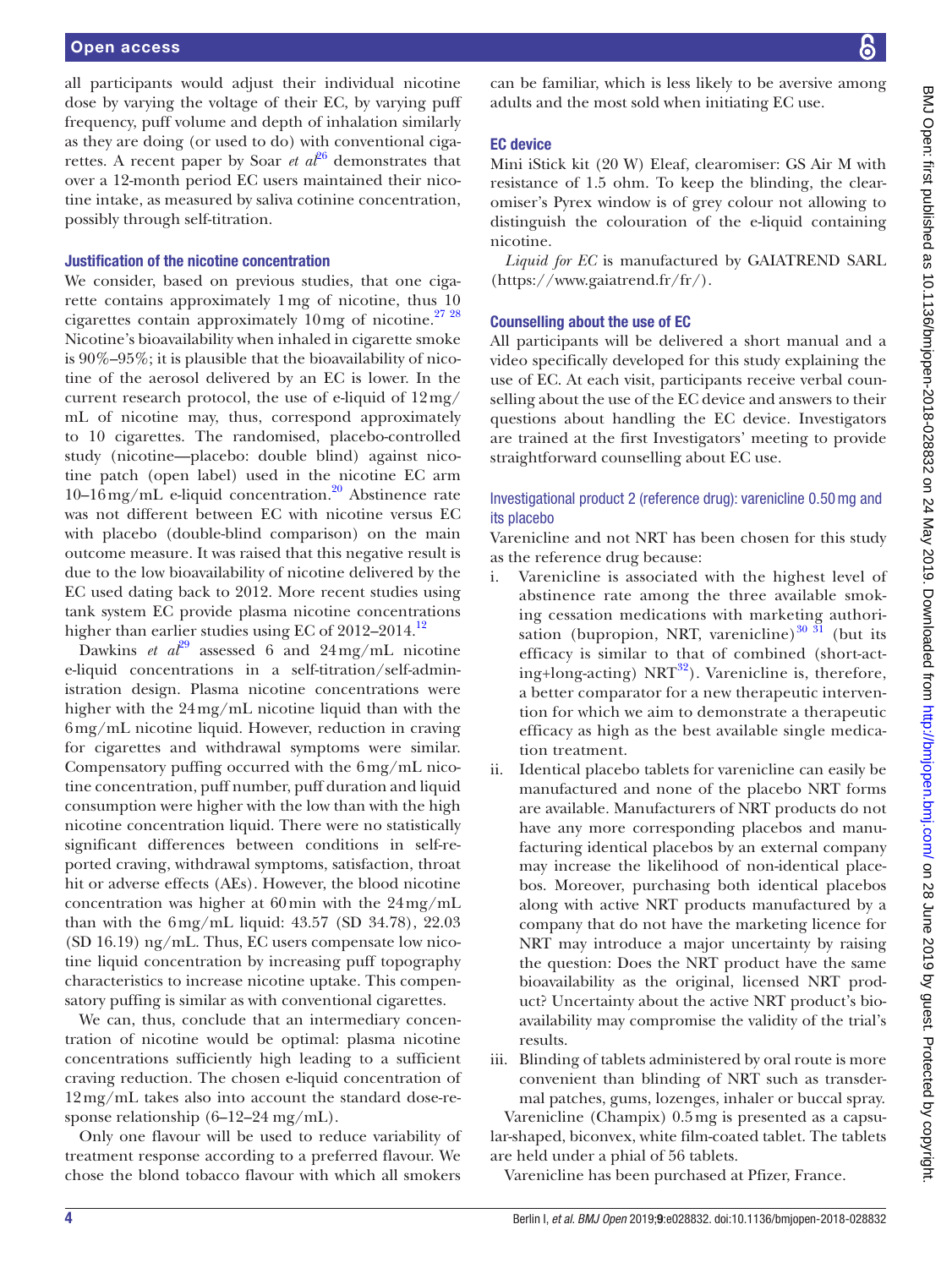## List of excipients

Core tablets: cellulose, microcrystalline, calcium hydrogen phosphate anhydrous, croscarmellose sodium silica, colloidal anhydrous, magnesium stearate.

Film coating: hypromellose titanium dioxide (E171) macrogols triacetin.

Placebo and active tablets are strictly similar. Placebo tablets of varenicline have been manufactured, packaged and labelled by a pharmaceutical subcontractor according to the Good Manufacturing Practices and under the responsibility and supervision of Agence générale des équipements et produits de santé (AGEPS).

The dose regiment of varenicline/placebo follows varenicline's monograph:

Day 1 to day 3: one tablet of 0.5mg/placebo in the morning.

Day 4 to day 7: 1 tablet of 0.5mg/placebo morning and the evening.

From day 8 until end of treatment: 1mg morning and evening that is, two 0.5mg/placebo tablets morning and evening. The number of tablets per day can be modified at the discretion of the investigator if a better control of AEs is needed.

EC and tablets are started 1week before the target quit date (TQD) to stop smoking and followed up for 3 months after TQD.

### Behavioural counselling for smoking cessation

Brief behavioural smoking cessation counselling for all participants is administered at all visits by the investigators specialised in smoking cessation. It is based on the national guidelines for smoking cessation.<sup>33</sup>

### Criteria for discontinuing or modifying allocated interventions

Any participant can withdraw from participating in the research at any time and for any reason.

The investigator can end a subject's participation in the research for any reason that affects the participant's safety or which would be in the participant's best interests but not because of non-abstinence from cigarettes after TQD.

In case of loss to follow-up, the investigator should make all efforts to reach the participant and collect the reason of loss to follow-up and information about his/ her safety data.

In case of pregnancy, despite the mandatory contraception, the participant will exit the trial and will be followed up until delivery.

The case report form must list the various reasons for ending participation in the research:

- ► Adverse event/reaction;
- ► Other medical problem;
- ► Participant's personal reasons;
- ► Explicit withdrawal of consent.

If a participant leaves the research prematurely or withdraws consent, any data collected prior to the date of premature exit can be used.

### Methods for monitoring compliance with the treatments

Study medication compliance at visits 1 through 5 will be assessed with the questions:

- A. Did you use the electronic cigarette?
	- Every day
	- Approximately every other day
	- Twice a week
	- Less than twice a week.
- B. Did you take your tablets?
	- Every day
	- Approximately every other day
	- Twice a week
	- Less than twice a week.

Accountability of returned EC bottles and tablet vials will allow approximating EC liquid's and tablets' use.

### Guess test to control efficacy of the blinding

At visit 2 (week 4 after TQD, ie, 5 weeks after treatment initiation) and at visit 5 (week 12 after TQD, ie, 13 weeks after treatment initiation), a guess test will be run. It consists of the following question:

Do you think you received:

- ► Placebo tablets and EC without nicotine? Yes/No
- Placebo tablets and EC with nicotine? Yes/No
- Varenicline (Champix) tablets and EC without nicotine? Yes/No

### Concomitant care and interventions

All previously introduced medications will be permitted to be continued. The following concomitant medications per NRT's licence in France, by extrapolation to nicotine-containing e-liquids and according to the requirement of the French drug agency (ANSM) will be prohibited: theophylline, clozapine, olanzapine, methadone, ropinirole, pharmaceutical caffeine (dose adaptation when quit smoking).

As of today, varenicline has no known clinically significant drug-drug interaction.

To the best of our knowledge, there is no available information about drug interaction of EC with or without nicotine.

NRT use is not permitted during the study but its overthe-counter purchase cannot be controlled for. At each postquit day visit we will check its use as a control variable. Positive answer will result asking the participant to stop NRT use. If he/she does not comply, the participant will be excluded for non-compliance with the study protocol.

### Primary outcome

Continuous smoking abstinence rate (CAR) (abstinence from conventional/combustible cigarettes) during the last 4 weeks (weeks 9–12) of the treatment period of 3 months.

*Definition*: self-report of no smoking during the previous 2 weeks and expired air CO ≤8ppm. At visit 4 at week 10 after TQD, that is, 11 weeks after treatment initiation AND at visit 5, week 12 after TQD, that is, 13 weeks after treatment initiation.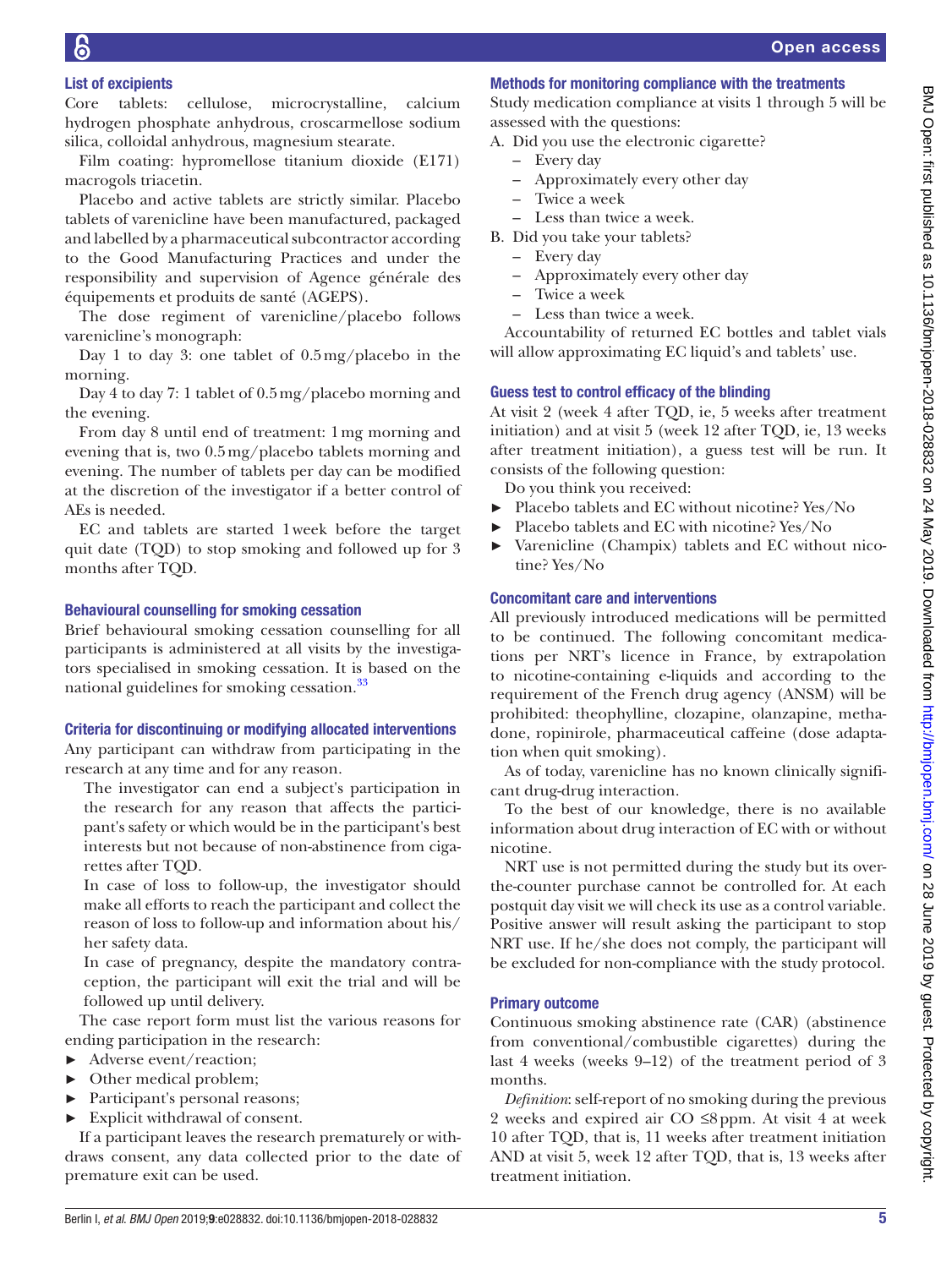|                                            | <b>Phone screening</b>                                                                                |                                  |
|--------------------------------------------|-------------------------------------------------------------------------------------------------------|----------------------------------|
| Visit <sub>0</sub>                         | Inclusion/<br>Randomisation to Placebo<br>Condition or Nicotine Condition or<br>Varenicline Condition |                                  |
|                                            | <b>Treatment initiation</b><br>$Day-7$                                                                | Electronic cigarette+<br>Tablets |
|                                            | Target quit day (TQD)<br>Day <sub>0</sub>                                                             | $\mathbf{x}$                     |
| Visit 1                                    | Week 2/TQD                                                                                            | x                                |
| Visit 2                                    | Week 4/TQD                                                                                            | $\mathbf x$                      |
| Visit <sub>3</sub>                         | Week 8/TQD                                                                                            | X                                |
| Visit 4                                    | Week 10/TQD                                                                                           | $\mathbf{x}$                     |
| Visit 5                                    | Week 12/TQD                                                                                           |                                  |
| Visit 6<br>Follow-up visit/end of<br>study | Week 24/TQD                                                                                           |                                  |

<span id="page-5-0"></span>Figure 1 The ECSMOKE trial's outline.

### Secondary outcomes

- ► Safety profile of EC containing nicotine comparatively to its placebo and varenicline.
- ► Point prevalence abstinence: 7-day abstinence at visit 1, 2, 3, 6 and 14 days of abstinence at visit 4 and 5 (see timeline below) associated with expired air  $CO \leq 8$ ppm.
- ► Time to relapse to smoking after TQD.
- ► CAR confirmed by urinary anabasine concentration ≤3ng/mL.
- ► Change in cigarettes/day consumption with respect of baseline.
- ► Change in craving for tobacco as assessed by the French 12-item Tobacco Craving Questionnaire<sup>34</sup> with respect of baseline.
- ► Change in withdrawal symptoms as assessed by the modified Minnesota Nicotine Withdrawal Scale<sup>35</sup> with respect of baseline.

### Control variables

- ► Study medication compliance recorded at each visit.
- Baseline level of tobacco dependence.
- ► Urinary concentration of anabasine, anatabine (both alkaloids found only in tobacco, control for tobacco smoking) and cotinine (main metabolite of nicotine, control for nicotine intake) at visit 4 and  $5<sup>36</sup>$  Analysis laboratory: Swiss Laboratory for Doping Analyses, Epalinges, Switzerland.
- Results of the 'guess test', that is, correct identification of the treatments by participants.

### Participant timeline

Randomisation visit=visit 0−dispensing of the treatment.

Treatment initiation within the 7 days following randomisation.

TQD should occur between 7 and 15 days after randomization and after 7 days of treatment intake ([figure](#page-5-0) 1).

The first post-TQD visit (visit 1) is at week 2 after TQD, that is, 3 weeks after treatment initiation.

Visit 2 is at week 4 after TQD, that is, 5 weeks after treatment initiation.

Visit 3 is at week 8 after TQD, that is, 9 weeks after treatment initiation.

Visit 4 is at week 10 after TQD, that is, 11 weeks after treatment initiation.

Visit 5 is at week 12 after TQD, that is, 13 weeks after treatment initiation.

Visit 6 is at week 24 after TQD, that is, 25 weeks after treatment initiation.

### Assessments at visit 0

*Demographic characteristics*

- $\blacktriangleright$  Age
- ► Gender
- ► Professional situation
	- Employed/housewife/unemployed/student/ retired
- Education level: number of years after age 7 years
- ► Marital status
	- Cohabiting/married/separated/divorced/single/ widowed
- Annual household income  $(\epsilon)$ 
	- $-$  <12 000/12 001-30 000/30 001-100 000/>100 000
- ► Self-reported ethnic origin – European/African/Asian/other. *Previous medical history:*
- ► Any unstable disease condition within the last 3 months defined by the investigator as major change in symptoms or treatments.
- Any life-threatening condition with life expectancy of <3 months.
- Alcohol use disorder defined as a score  $\geq 10$  on the AUDIT-C questionnaire.
- ► Abuse of or dependence on illegal drugs in the last 3 months revealed by the medical history.
- Regular use of tobacco products other than cigarettes.
- ► Current or previous (last 6 months) use of EC.
- ► Pregnant women.
- ► Breastfeeding women.
- ► Current or past 3 months participation in another interventional research.
- ► Current or past (last 3 months) use of smoking cessation medication such as varenicline, bupropion, nicotine replacement therapies.
- ► Known lactose intolerance (placebo tablets contain lactose).
- Hypersensitivity to the active substance or to any of the excipients.
- Known severe renal failure.
- *Previous mental health history (before the last 6 months):*
- ► Treatment for major depression.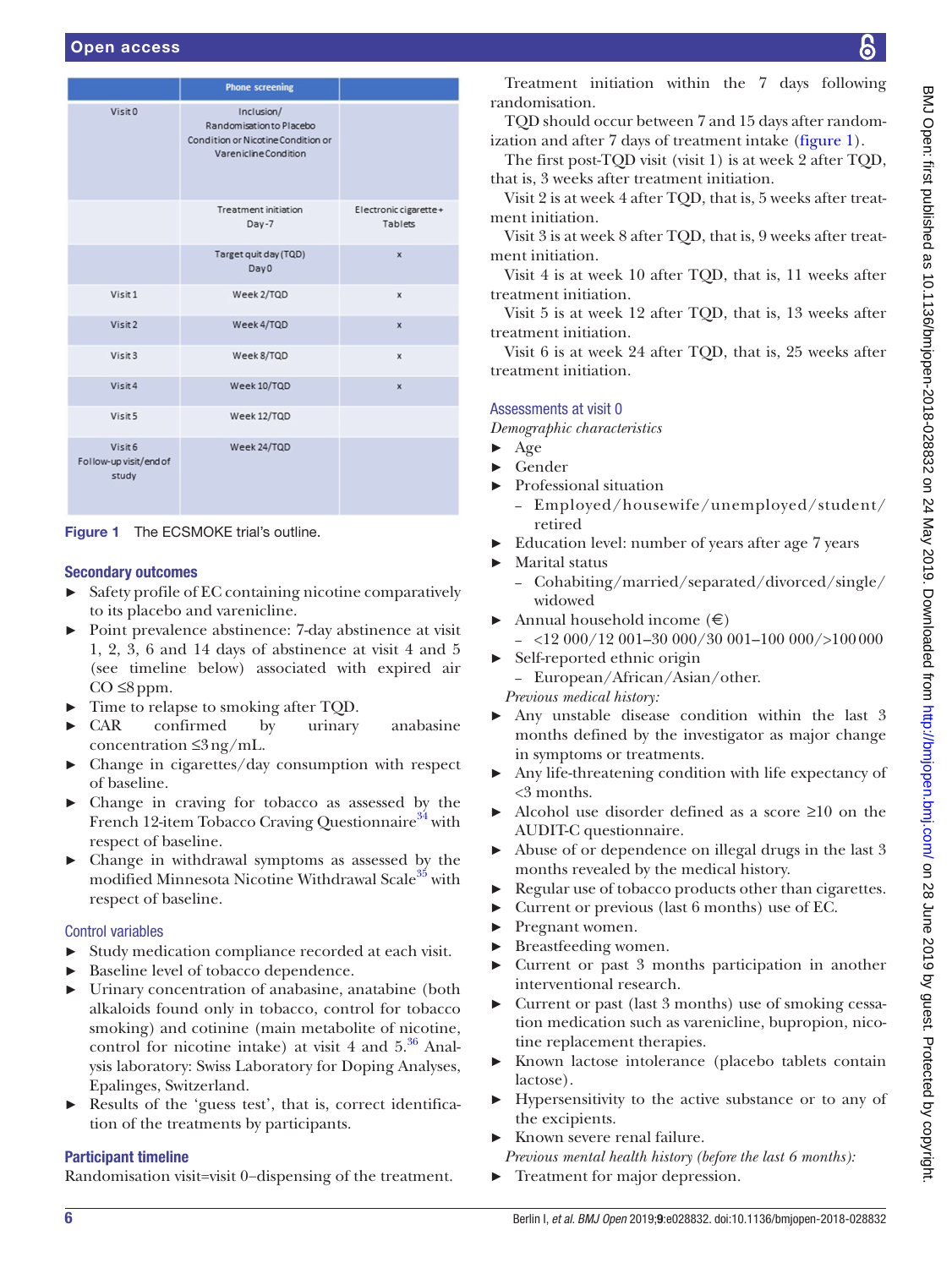- ► Treatment for psychosis.
- ► Treatment for bipolar disorder.
- Treatment for substance use disorder.
- ► Cannabis, alcohol, cocaine, opioid, psychostimulant use.
- Treatment for smoking cessation by NRT, varenicline, bupropion.

*Current, past 6 months, medical history:*

- ► Cardiovascular disorders (yes/no); stable on treatment: yes/no.
- ► Myocardial infarction/unstable angina (yes/no); stable on treatment: yes/no.
- ► Arterial hypertension (yes/no); stable on treatment: yes/no.
- ► Malignancy disorder (yes/no); stable on treatment: yes/no.
- ► Pulmonary disorder (other than COPD) (yes/no); stable on treatment: yes/no.
- ► COPD (yes/no); stable on treatment: yes/no.
- ► Type 1 or type 2 diabetes mellitus (yes/no); stable on treatment: yes/no.
- ► Other (yes/no); stable on treatment: yes/no. *Current, past 6 months, mental health history:*
- $\blacktriangleright$  Treatment for major depression (yes/no); stable on treatment: yes/no.
- ► Treatment for psychosis (yes/no); stable on treatment: yes/no.
- ► Treatment for bipolar disorder (yes/no); stable on treatment: yes/no.
- ► Treatment for substance use disorder (yes/no).
- ► Cannabis, alcohol, cocaine, opioid, psychostimulant use disorder (exclusion if any).
- Treatment for smoking cessation by NRT, varenicline, bupropion (exclusion if any).
- Smoking characteristics
- $\blacktriangleright$  Age of the first cigarette (years).
- $\blacktriangleright$  Age of regular smoking (years).
- $\blacktriangleright$  Number of previous attempt(s) to quit.
- ► Longest duration of abstinence if any.
- ► Fagerström Test for Cigarette Dependence score.
- ► Spouse/partner smokes (yes/no).
- $\triangleright$  Other smoker in the household (yes/no).
- ► Secondhand smoke exposure at home/work/leisure (yes/no).
- ► Current self-reported number of cigarettes smoked per day.

Clinical measures

- ► Systolic and diastolic blood pressure in sitting position.
- ► Height.
- ► Body weight.
- ► Expired air CO along with time (minutes) since last cigarette smoked.
- ► Craving for tobacco using the French tobacco craving questionnaire (FTCQ)-12.<sup>[34](#page-11-16)</sup>
- Withdrawal symptoms using the Minnesota Tobacco Withdrawal Scale (MNWS).<sup>3</sup> Substance use

► Cannabis use in the last 30days.

► Alcohol use.

The AUDIT will be used to screen for alcohol problems. It has been suggested as the most effective instrument identifying individuals at-risk, hazardous or harmful drinking.<sup>37</sup> Its sensitivity ranges from  $51\%$  to  $97\%$  and specificity from 78% to 96%according to a systematic review.<sup>[38](#page-11-20)</sup> The corresponding values for the CAGE questionnaire<sup>39</sup> are:  $43\% - 94\%$  and  $70\% - 97\%$ .

The short French language form, AUDIT-C of the questionnaire will be used as recommended by recent French guidelines. $40$ 

### At each visit will be measured

- Systolic and diastolic blood pressure in sitting position.
- Body weight.
- ► Cannabis use since the last visit.
- Alcohol use since the last visit (more than one drink per day/less than one drink per day).
- Expired air CO along with time since last cigarette.
- ► Current self-reported number of cigarette smoked per day in the last 7days.
- Craving for tobacco using the FTCQ-12. $34$
- $\blacktriangleright$  Withdrawal symptoms using the MNWS.<sup>35</sup>

Expired air CO will be measured with a Smokerlyzer (Bedfont Scientific, Kent, UK), a value of ≤8 ppm will be required to support the self-report of abstinence.

The FTCQ-12 and MNWS are paper and pencil self-report questionnaires.

*At each further visit adverse reactions/events* are inquired with the following question:

"Did you experience since the last visit a health symptom or event which is unusual?"

If the answer is 'yes', the adverse reaction/event will be recorded.

### Sample size

According to the EAGLES study<sup>[30](#page-11-13)</sup> with n=8144 smokers, the per cent abstinent at the main efficacy criterion—similar to that used in the current study—was 33.5%. Taking this percentage as reference, with an OR=1/0.60=1.664and a power of 80% we would need at least 272 participants in each of the varenicline (reference) and the ECwN group.<sup>[41](#page-11-23)</sup> We would randomise one-third of the participants to the group ECwoN, that is 91 smokers. These numbers would allow to show a significant difference between varenicline and ECwN with an  $\alpha$ =0.05. The total number needed to be randomised will, thus, be of 2×272+91=635smokers. To take into account lost to follow-up, we plan to randomise *at least* 650 smokers: 280 in each of the ECwN and varenicline arm and 90 (rounded) in the ECwoN arm.

### Justification to randomise only 90 participants in the placeboplacebo condition (ECwoN)

The main research question is the superiority of ECwN and varenicline (reference)—justifying of testing of non-inferiority between these groups including 280 participants/group.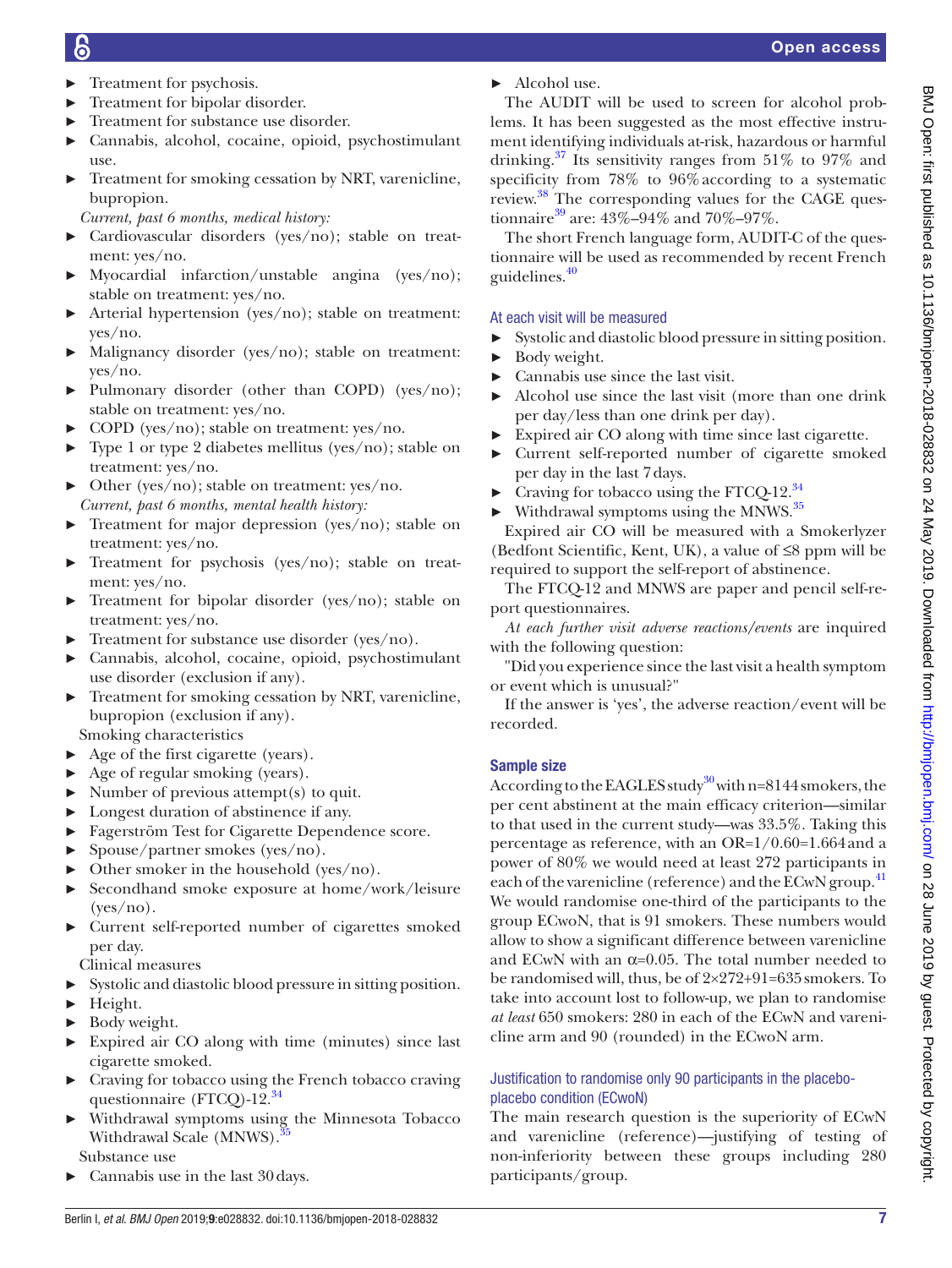If the superiority testing is non-significant, we propose to switch to non-inferiority testing.

We conclude on the non-inferiority if:

- ► ECwN is non-inferior to varenicline;
- ► ECwN is superior to ECwoN;
- ► Varenicline is superior to ECwoN.

Thus, the comparison involving ECwoN will be run 'after' the comparisons between ECwN and varenicline.

We considered the following per cent of abstinence: p(varenicline)=33.5% and p(ECwoN)=15%. Thus, with 280 participants in the varenicline and 90 participants in the ECwoN group, we will have sufficient power to conclude.

### Decision rules

We will conclude that ECwN is superior to varenicline if the two-tailed superiority test at 5% on the main outcome measure (percent abstinent (p)) will be significative such as p(ECwN)>p(varenicline).

Would this test show a p value >0.05, we would switch to non-inferiority. We will conclude that ECwN is non-inferior to varenicline if:

- ► the two-tailed superiority test is non-significant at the 5% level;
- the test of non-inferiority at  $5\%$  one-tailed with a delta=5% is significant;
- $\blacktriangleright$  the two-tailed superiority test of p(ECwN) versus p(ECwoN) is significative at 5%;
- $\blacktriangleright$  the two-tailed superiority test of p(varenicline) versus p(ECwoN) is significative at 5%.

In any case we will conclude that ECwN is superior to ECwoN, if the test of superiority at 5% (two-tailed) is significant such as  $p(ECwN) > p(ECw0N)$ .

A Pearson's two-tailed  $X^2$  test at 5% will be used to test the superiority. A Dunnet and Gent  $X^2$  test at 5%, one-tailed, will be used for testing the non-inferiority.[42](#page-11-24)

Some simulations

If p(varenicline)= $33.5\%$ , p(ECwN)= $33.5\%$  and p(ECwoN)=15% then

- 1. the probability that ECwN is superior to varenicline is of 2.5%;
- 2. the probability that ECwN is non-inferior to varenicline is of 31.5%;
- 3. the probability that ECwN is superior to varenicline is of 2.5%+31.5%=34%;
- 4. the probability that ECwN is superior to ECwoN is of 95%.

If p(varenicline)=33.5%,  $p(ECwN)=40\%$  and p(ECwoN)=15% then

- 1. the probability that ECwN is superior to varenicline is of 33.6%;
- 2. the probability that ECwN is non-inferior to varenicline is of 52.7%;
- 3. the probability that ECwN is superior to varenicline is of 33.6%+52.7%=86.3%;
- 4. the probability that ECwN is superior to ECwoN is of 99.8%.
- 1. the probability that ECwN is superior to varenicline is of 80.1%;
- 2. the probability that ECwN is non-inferior to varenicline is of 19%;
- 3. the probability that ECwN is superior to varenicline is of  $80.1\% + 19.0\% = 99.1\%$ ;
- 4. the probability that ECwN is superior to ECwoN is of 99.9%.

The estimate of an abstinence rate of around 40% with the two active treatments and a 15% abstinence rate in the placebo condition seems reasonable and clinically significant.

There is no justification to run first a global comparison. Either the ECwN arm is better than the varenicline arm and we have answered the main research question or the ECwN is non-inferior to the varenicline arm and there will be a necessity to run two separate comparisons against ECwoN (ie, ECwN against ECwoN; varenicline against ECwoN).

### **Recruitment**

Recruitment is either local (a) directly by the centres or centralised (b) using a web page and a centralised study-specific phone number and email address.

- a. Smokers intending to quit smoking are recruited by advertisement in pharmacies, physicians' offices situated in the catchment area of each investigator's centre, by local newspapers and in public places of the centres' healthcare facilities.
- b. Candidates to participate can register by the study's website, unique email address and phone number. Registration is followed by a phone screening before dispatching to the study centres.

Only one person by household will be recruited.

### Assignment of interventions and blinding

To assure allocation concealment, computer-generated randomisation list (allocation ratio: 1:3:3) involving blocks, stratified by age  $\left\langle \langle 45 \rangle \right\rangle$   $\geq 45 \rangle$  years) and centre, will be prepared and is kept blinded to all participants to the trial. The randomisation list is incorporated into the electronic Case Report Form (eCRF), and a treatment number is attributed automatically on completion of the randomisation visit. The random, computer-generated allocation sequence is prepared by a statistician of the Clinical ResearchResearch Unit of Pitié Salpêtrière Charles Foix.

The randomisation list is being kept in a secured place by the sponsor and a copy of the randomisation code is being kept separately in the Poison Centre of Fernand Widal Hospital, Paris, in case of an SAE necessitating the opening of the participant's group assignment (see below). Investigators, members of the coordination centre, hospital pharmacists and the sponsor's clinical research assistants in charge of monitoring will be kept blinded.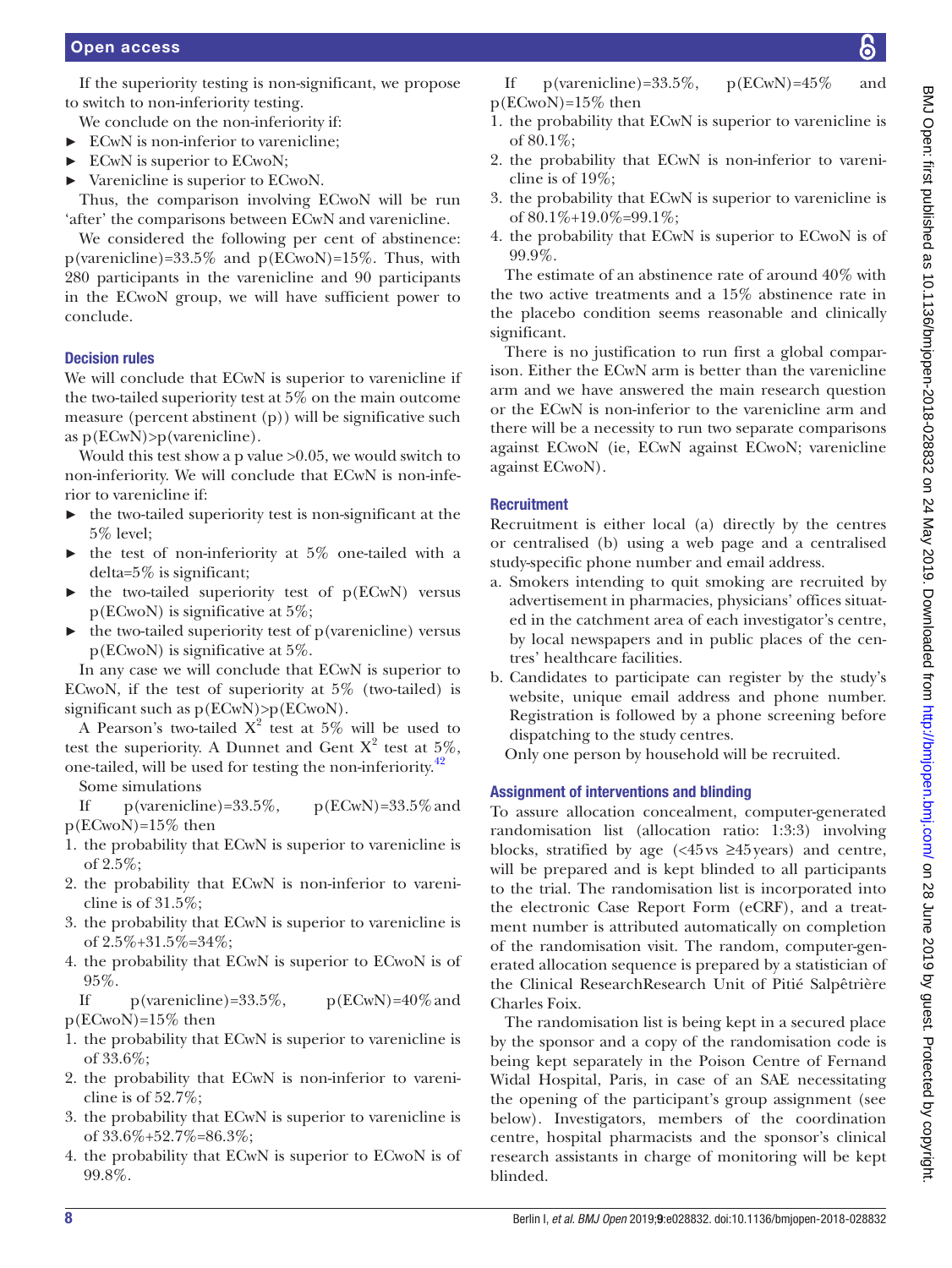Varenicline and its placebo are administered as non-identifiable tablets.

Because nicotine solutions tend to become yellow with time, the following provisions have been taken to make EC liquids non-identifiable:

Liquids of EC will be delivered to the participants in white, non-transparent vials of 10mL specifically manufactured for the study. Both nicotine and no nicotine-containing liquids will have a tobacco flavour and smell (blond tobacco). The EC's clearomiser' Pyrex walls will be transparent but of grey colour allowing the user to see the level of the liquid but not its colour.

### Unblinding procedures

Unblinding is the sponsor's decision. However, the investigating physician may request unblinding if he/she considers essential in the participant's interest/care.

### Data collection and management

Data will be collected through the study's eCRF. Data entry is carried out on electronic media via a web browser by co-investigators. The source documents are any original document or item that proves the existence or accuracy of a data-point or fact recorded during the trial. Source documents are kept by the investigator, or by the hospital in the case of hospital medical records, for the statutory period. During and after the clinical study, all data collected about the study participants and sent to the sponsor by the investigators (or any other specialised collaborators) will be anonymised. CNIL, the French Data Protection Authority implemented the 'Méthodologie de référence' (MR-001) according to the provisions of Article 54, paragraph 5 of modified Law No. 78–17 of 6 January 1978. The sponsor, Assitance publique-Hôpitaux de Paris has signed a commitment to comply with it.

### **DATA ANALYSIS**

### Populations submitted to the analyses

- 1. The ITT efficacy analysis will include all participants who were randomised and having received at least one dose of any study treatment.
- 2. *Safety population*: all participants who were randomised and having received at least one dose of any study treatment.
- 3. *Full analysis set* population: all participants who were randomised and having received at least one dose of study treatment except those who had no data at all postrandomisation.
- 4. *Per-protocol* population: all participants who are followed up to week 12 and for whom the main efficacy criterion (CAR week 9–12) is available and who received at least one dose of treatment.

### Handling of missing data

Participants who miss a visit will receive at least two phone calls as a reminder.

Missed visits are not a criterion for discontinuation. All participants will be strongly encouraged to stay in the trial up to the end of the research that is up to week 25.

Smoking (lapse: some puffs or relapse: relapse to regular conventional cigarette consumption) will not be a reason for discontinuation.

### Primary analysis

We want to demonstrate the effectiveness of ECwN over varenicline. For that we will compare the percentage of success (CAR) between the two arms with a two-tailed  $X^2$  test. If this test is not significant (ie, p>5%), we will perform a non-inferiority test (switch) for ECwN over varenicline with a unilateral Dunnet and Gent test at 5% and a non-inferiority bound of  $\Delta_{\mathbf{r}} = 5\%$ .

In parallel with the non-inferiority test, we will perform two tests of superiority, one comparing the ECwN with ECwoN on the one hand, and one comparing varenicline with ECwoN on the other hand to ensure that the non-inferiority is not obtained by lack of efficacy in both ECwN and varenicline arms. Thus, non-inferiority will be achieved if the non-inferiority test is significant as well as the two superiority tests described above.

For the superiority tests, the analysis will focus on the ITT population and will be confirmed on the per protocol population. The non-inferiority test will be done on the per-protocol population and will be confirmed on the ITT population (see details in 'Decision rules' section).

### Secondary analyses

Comparisons will be made between ECwN and varenicline arms but may be done between the three treatment arms. Qualitative variables will be analysed with a  $X^2$  test. Quantitative variables will be compared with Student's t-test (or non-parametric tests as appropriate). Censored variables, such as the time to relapse will be analysed by the log rank test.

These three tests will be generalised with a logistic model, analysis of variance or a Cox model if adequate. Variables collected at different visits will be analysed in longitudinal, linear or logistic random effect models. In the same way, the absolute variation or the relative variation can be studied there also with linear models with random effect.

Missing secondary end points will be imputed in both ITT and per-protocol populations. The primary end point will be imputed by a multiple imputation method. The other criteria will not be imputed, since most of these criteria will be analysed in longitudinal analysis. We will perform a sensitivity analysis by rerunning the population analysis of subjects whose primary end point is non-missing.

### **MONITORING**

Clinical Research Associates (CRAs) appointed by the sponsor are responsible for the proper running of the study, for collecting, documenting, recording and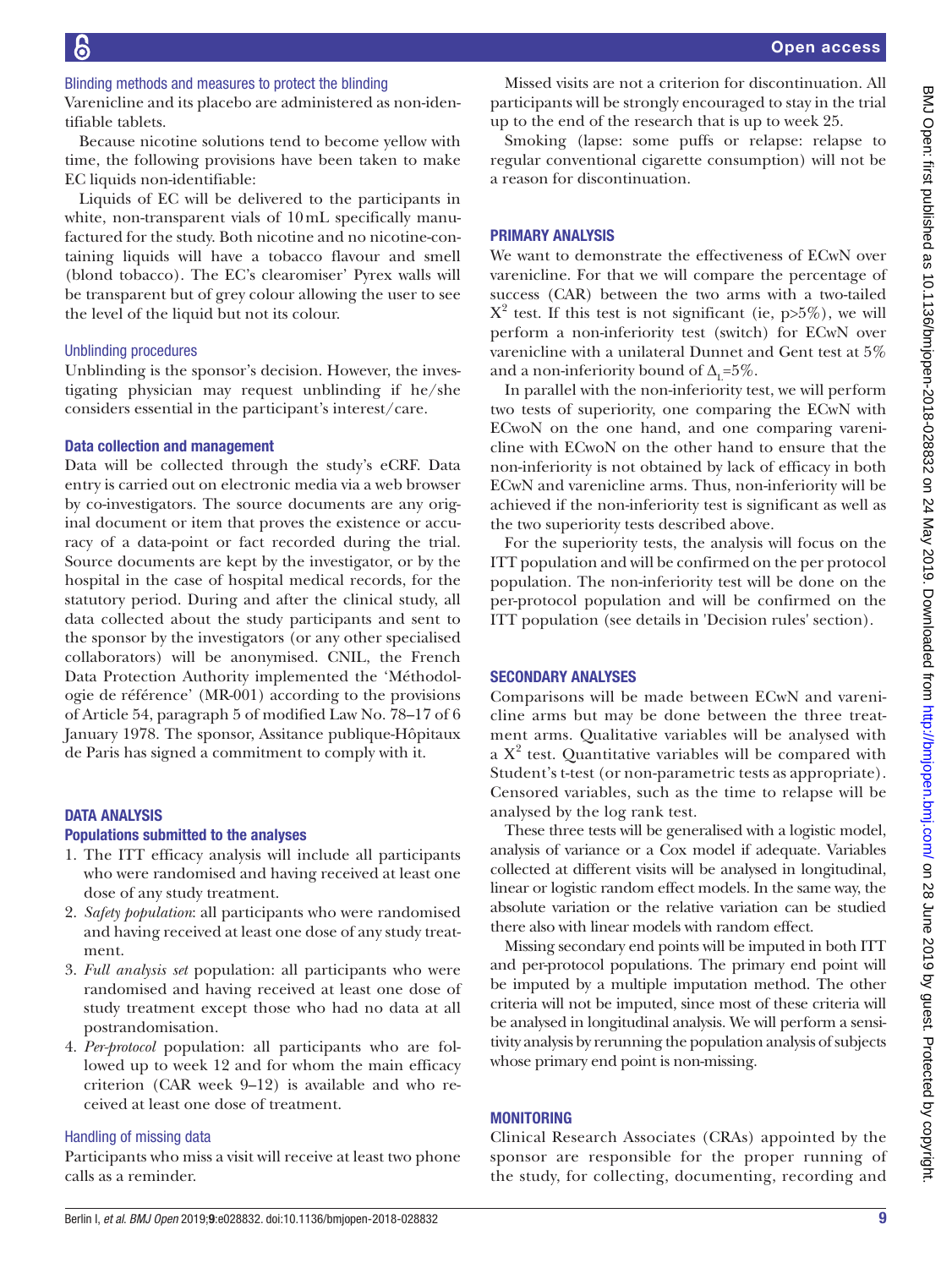reporting all handwritten data, in accordance with the Standard Operating Procedures applied within the Département de Recherche Clinique et d'Innovation (DRCI) and in accordance with Good Clinical Practice as well as with the statutory and regulatory requirements.

The investigator and the members of the investigator's team agree to make themselves available during regular quality control visits by the CRA. During these visits, the following elements will be reviewed:

Written consent;

Compliance with the study protocol and its procedures;

Quality of the data collected in the case report forms: accuracy, missing data, consistency of the data with the 'source' documents (medical files, appointment books, original copies of laboratory results, etc);

Management of the treatments used.

### Safety assessment

Safety will be assessed at each visit during the treatment period. However, the safety assessment will also be conducted at visit 6 (end of research) even if no adverse event/reaction has previously been reported. Rational: one cannot exclude occurrence of adverse events/reactions even 3 months after stopping study medications.

### Safety end points

AE diagnosis/description;

The date when the AE started and stopped;

 Common Terminology Criteria for AdverseAdverse Events grade maximum intensity ([https://evs.nci.nih.](https://evs.nci.nih.gov/ftp1/CTCAE/CTCAE_4.03_2010-06-14_QuickReference_5x7.pdf) [gov/ftp1/CTCAE/CTCAE\\_4.03\\_2010-06-14\\_Quick-](https://evs.nci.nih.gov/ftp1/CTCAE/CTCAE_4.03_2010-06-14_QuickReference_5x7.pdf)[Reference\\_5x7.pdf\)](https://evs.nci.nih.gov/ftp1/CTCAE/CTCAE_4.03_2010-06-14_QuickReference_5x7.pdf)

Whether the AE is serious or not;

 Reason why the SAE was serious (eg, hospitalisation); Investigator causality rating against the investigational product (yes or no);

 Action taken with regard to investigational product; Outcome.

### Anticipated methods and timetable for measuring, collecting and analysing the safety end points

Safety and tolerance are recorded as follows:

AEs will be recorded in the 'adverse event' section of the case report form.

AEs declaration by the participant will be collected at each visit or anytime when the participant establishes a contact with his/her investigator. Investigators reports to the sponsor the participants' declaration and/or examinations' results linked to any adverse reaction/event along with its estimated severity and imputability. The Data Safety Monitoring Board (DSMB) will monitor safety data to avoid continuing the trial if it estimates that the risk prevails the benefit.

### Recording and reporting adverse events **Definitions**

### *Adverse event*

Any untoward medical occurrence in a trial subject, which does not necessarily have a causal relationship with the clinical trial or with the investigational product.<sup>[43](#page-11-25)</sup>

► *Adverse reaction to an investigational medicinal product*

Any AE occurred in a trial subject, which has a causal relationship with the clinical trial or with the investigational medicinal product.

► *SAE or reaction*

Any AE or reaction that at any dose of medication, results in death, threatens the life of the research subject, requires hospitalisation or prolongs hospitalisation, causes a severe or long-term disability or handicap or results in a congenital abnormality or deformity.

► *Unexpected adverse reaction to an investigational medicinal product*

Any adverse reaction to the product, whose nature, severity, frequency or outcome is inconsistent with the safety information described in the Reference Safety Information (summary of product characteristics, or the investigator's brochure if the product is not authorised).

### ► *Emerging safety issue*

Any new safety information that may lead to a reassessment of the risk/benefit ratio of the trial or the investigational medicinal product, modifications in the investigational medicinal product use, the conduct of the clinical trial or the clinical trial documents, or a suspension, interruption or modification of the protocol of the clinical trial or other similar trials.

Examples:

- a. Any clinically significant increase in the frequency of an expected serious adverse reaction.
- b. Suspected unexpected serious adverse reactions in patients who have terminated their participation in the clinical trial that are notified by the investigator to the sponsor together with follow-up reports.
- c. Any new safety issue relating to the conduct of the clinical trial or the development of the investigational medicinal product, that may impact the safety of the trial subjects.
- d. Recommendations from the DSMB that may affect the safety of the trial subjects.
- e. Any suspected unexpected serious adverse reaction reported to the sponsor by another sponsor of a trial carried out in a different country but relating to the same medication.

### DATA SAFETY MONITORING BOARD

A DSMB has been set up for this trial. Its primary mission is to serve as a committee for monitoring safety data. The sponsor is responsible for justifying the creation the DSMB to the Competent Authority (ANSM) and to the Ethics committee (CPP).

The DSMB's preliminary meeting took place on 12 December 2017, before the protocol submission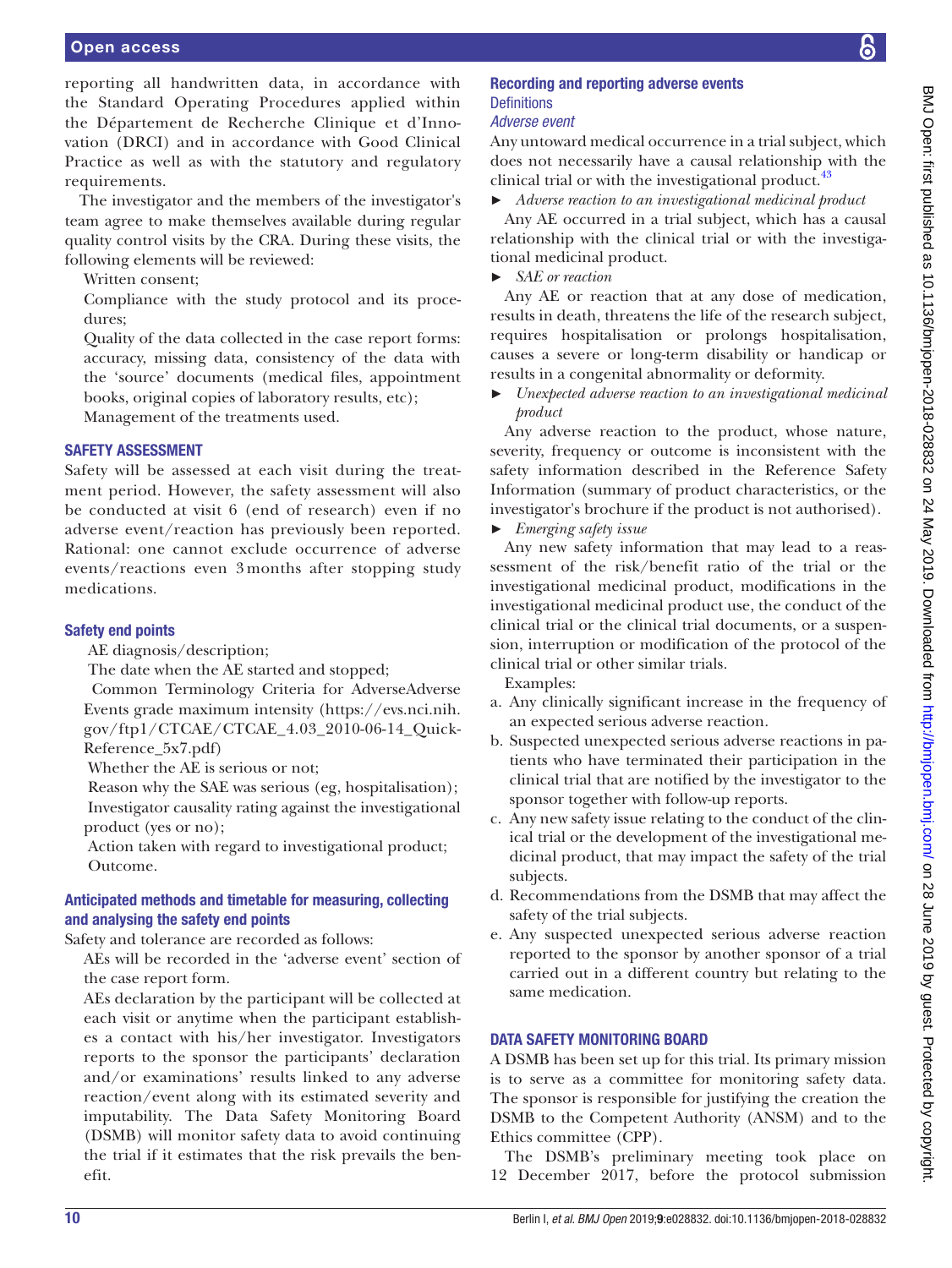to competent health authority (ANSM) and Ethics committee (CPP). DSMB's operating methods and the meeting schedule have been defined during this first meeting. All missions as well as the precise operating methods of the DSMB are described in the DSMB's charter for the research.

The members of the DSMB are:

Pr Eric Bellissant, President, clinical pharmacologist with expertise in public health and social medicine, Centre Hospitalier Universitaire de Rennes, Rennes, France.

Pr. Daniel Thomas, cardiologist, previous head of the Department of Cardiology, Hôpitaux Universitaires Pitié-Salpêtrière, Paris, France.

Pr Laurence Galanti, physician, smoking cessation specialist, CHU Mont-Godinne, Belgium.

General information about the DSMB:

The DSMB makes recommendations to the sponsor about the continuation, modification or termination of the research. The recommendations that the DSMB can make are:

to continue the research with no modifications;

to continue the research with a modification to the protocol and/or to the monitoring of subjects;

to temporarily halt inclusions;

to permanently terminate the research in light of safety data: serious adverse events or reactions.

### Ethics and dissemination

The potential participant is granted a reflection period of 1week between the time when the subject receives the information and the time when he or she signs the consent form. Informed consent is obtained before the inclusion by the investigator physician as required for this type of study by French regulations. The form is available in French on request.

The persons responsible for the quality control of clin-ical studies<sup>[44](#page-11-26)</sup> take all necessary precautions to ensure the confidentiality of information relating to the investigational medicinal products, the study, the study participants and in particular the identity of the participants and the results obtained. These persons, as well as the investigators themselves, are bound by professional secrecy. [45 46](#page-11-27)

During and after the clinical study, all data collected about the study participants and sent to the sponsor by the investigators (or any other specialised collaborators) will be anonymised.

The principal investigator, the Unité de Recherche Clinique (Clinical Research Unit) and the sponsor will have access to the final trial dataset without limitation.

Investigators will communicate trial results to participants, health authorities, healthcare professionals, the public and other relevant groups without any publication restrictions. The Service Presse of Assistance publique-Hôpitaux de Paris will help prepare a dissemination plan to ensure results are accessible to the public.

Main authorship eligibility for publication in medical journals will follow International Committee of Medical Journal Editors criteria[.47](#page-11-28)

### Author affiliations

<sup>1</sup>Département de pharmacologie, Hôpital Universitaire Pitié Salpêtrière, Paris, France

<sup>2</sup>CHUV, Centre Universitaire de Médecine Générale et Santé Publique, Lausanne, **Switzerland** 

<sup>3</sup>Agence générale des équipements et produits de santé, Assistance Publique-Hopitaux de Paris, Paris, France

<sup>4</sup>Unité de Recherche Clinique, Assistance Publique-Hopitaux de Paris, Paris, France

<sup>5</sup>Délégation à la Recherche Clinique et à l'Innovation, Assistance publique-Hôpitaux de Paris, Paris, France

6 Département Biostatistique Santé Publique et Information Médicale, Centre de Pharmacoépidémiologie (Cephepi), INSERM, AP-HP, Hôpital Pitié-Salpêtrière, Paris, France

<sup>7</sup>INSERM, UMR 1123, Sorbonne Université, Faculté de médecine Sorbonne Université, Paris, France

Acknowledgements The authors would like to thank Ramdane Slimi, Alexis Caloc, Caroline Egon, Chrystelle Frappesauce-Hereng for their help in putting together the different parts of the protocol.

Contributors Concept and design: IB, BD. Drafting of the manuscript: IB. Critical revision of the manuscript for important intellectual content: BD, BL, YDR, FT, JP, EL. Administrative, technical, material support: BL, JP, EL.

Funding This work was supported by the Programme Hospitalier de Recherche Clinique (PHRC) National 2015: AOM15002, Ministry of Health, France

Competing interests IB reports occasional honoraria from Pfizer in the last 3 years for counseling and presentations at meetings. FT is head of the clinical research unit of Pitié-Salpêtrière and Charles Foix hospitals and the pharmacoepidemiology center of Assistance Publique Hôpitaux de Paris, that have received research funding, grants and fees for consultant activities from a large number of pharmaceutical companies, that have contributed indiscriminately to the salaries of its employees. She did not receive any personal remuneration from these companies.

Patient consent for publication Not required.

Ethics approval The ethics committee (Comité de protection des personnes, CPP) Ouest II-Angers, France, approved this protocol on 17 April 2018.

Provenance and peer review Not commissioned; externally peer reviewed.

Open access This is an open access article distributed in accordance with the Creative Commons Attribution Non Commercial (CC BY-NC 4.0) license, which permits others to distribute, remix, adapt, build upon this work non-commercially, and license their derivative works on different terms, provided the original work is properly cited, appropriate credit is given, any changes made indicated, and the use is non-commercial. See: [http://creativecommons.org/licenses/by-nc/4.0/.](http://creativecommons.org/licenses/by-nc/4.0/)

### **REFERENCES**

- <span id="page-10-0"></span>1. WHO. Tobacco Free Initiative. [http://www.who.int/tobacco/health\\_](http://www.who.int/tobacco/health_priority/en/) [priority/en/](http://www.who.int/tobacco/health_priority/en/) (Accessed 10 Sep 2018).
- <span id="page-10-1"></span>2. Doll R, Peto R, Boreham J, *et al*. Mortality in relation to smoking: 50 years' observations on male British doctors. *[BMJ](http://dx.doi.org/10.1136/bmj.38142.554479.AE)* 2004;328:1519.
- <span id="page-10-3"></span>3. Jha P, Ramasundarahettige C, Landsman V, *et al*. 21st-century hazards of smoking and benefits of cessation in the United States. *[N](http://dx.doi.org/10.1056/NEJMsa1211128)  [Engl J Med](http://dx.doi.org/10.1056/NEJMsa1211128)* 2013;368:341–50.
- 4. Jha P, Peto R. Global effects of smoking, of quitting, and of taxing tobacco. *[N Engl J Med](http://dx.doi.org/10.1056/NEJMra1308383)* 2014;370:60–8.
- <span id="page-10-2"></span>5. Holford TR, Meza R, Warner KE, *et al*. Tobacco control and the reduction in smoking-related premature deaths in the United States, 1964-2012. *[JAMA](http://dx.doi.org/10.1001/jama.2013.285112)* 2014;311:164–71.
- <span id="page-10-4"></span>6. Official Journal of the European Union. Directive 2017/40/EU of the European Parliament and of the council of 3 April 2014. [http://ec.](http://ec.europa.eu/health//sites/health/files/tobacco/docs/dir_201440_en.pdf) [europa.eu/health//sites/health/files/tobacco/docs/dir\\_201440\\_en.pdf](http://ec.europa.eu/health//sites/health/files/tobacco/docs/dir_201440_en.pdf)  (Accessed 10 Sep 2018).
- <span id="page-10-5"></span>7. Ordonnance n° 2016-623 du 19 mai 2016 portant transposition de la directive 2014/40/UE sur la fabrication, la présentation et la vente